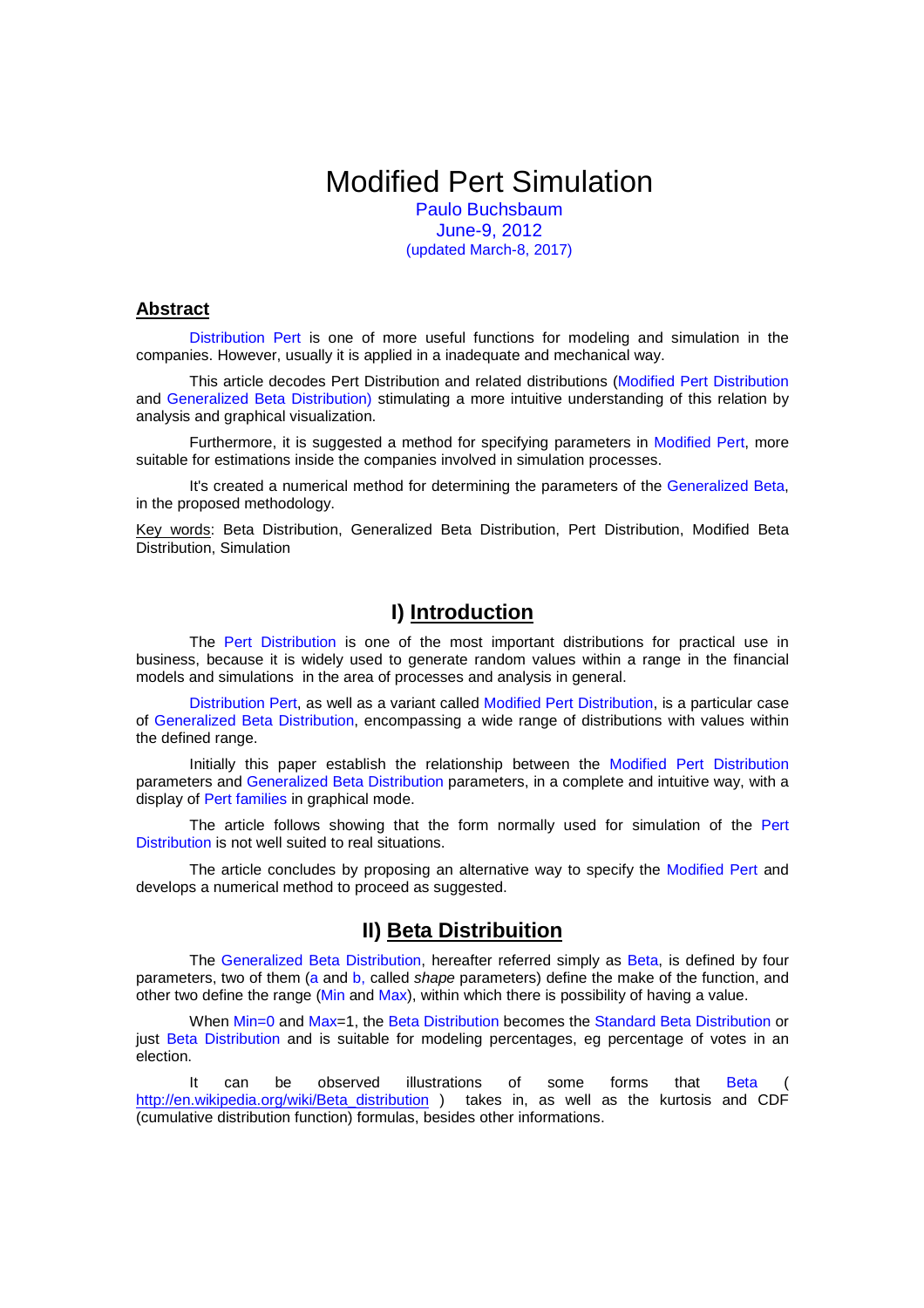This distribution has the property to display a frequency of values around the mode (most frequent value) that drops softly in both directions, in a configurable way, unlike the Triangular Distribution, which decreases sharply from mode to extremes values.

This feature makes Beta to be more realistic in practical applications than Triangular Distribution, because it is rare that a practical situation shows this kind of discontinuity.

The standard deviation (SD), mean and shape parameters in Beta are calculated from the following formulas:

Mean = min + (max - min) \*  $(a/(a+b))$  (1)  $SD = \text{Raiz}(a/(a+b) * b/(a+b) * (\text{Max-Min})^2 / (a+b+1))$  (2) Mode = Min +  $(a-1)/(a+b-2) * (Max - Min)$  (3)

The minimum and maximum parameters are intuitive since they represent the possible interval of occurrence of values.

To make sense a practical use in business, it is necessary that the shape parameters (a and b) are both above 1.

However, Beta has its practical use hampered because it is not intuitive directly estimate the *shape* parameters a and **b**.

## **III) Pert Distribution**

The Pert Distribution is defined from the minimum (min), maximum (max) and mode. It is a subset from Beta where

#### Mean =  $(min + 4 * mode + max) / 6$

The above formula which defines the mean, states exactly which Beta applies to the given situation. Without a extra definition as above it would not be possible to calculate the shape parameters a and b, because there are many different possibilities with the same mode and same extreme values (min and max).

The mean formula, where is a weighting where mode influences twice than the ends. Note that mean is different from mode. If the mode is closer to the minimum, the tail is longer to the maximum direction, bringing mean for the maximum side and vice versa.

This distribution is widely used to model project duration in PERT analysis, where its name originates.

In this model, the user specifies mode (most common value), minimum and maximum. From these data, the distribution is completely defined.

Pert can be used to estimate project duration, costs, margins, markups, turnover and, finally, many variables in the business world.

From these definitions we can calculate the *shape* parameters a and b, but let's leave this development to the next topic.

## **IV) Modified Pert Distribution**

## **IV.1) Introduction**

The statistician David Vose, owner of Vose Software, has proposed the Modified Pert Distribution, and he has deployed it in his ModelRisk software, a competitor to Palisade's @Risk. It was also adopted by the Mathematica® from Wolfram. This distribution is more versatile for applications, because the mean is calculated in a more flexible way.

Mean = ( min +  $\lambda$  \* mode + max ) / ( $\lambda$  +2) (4)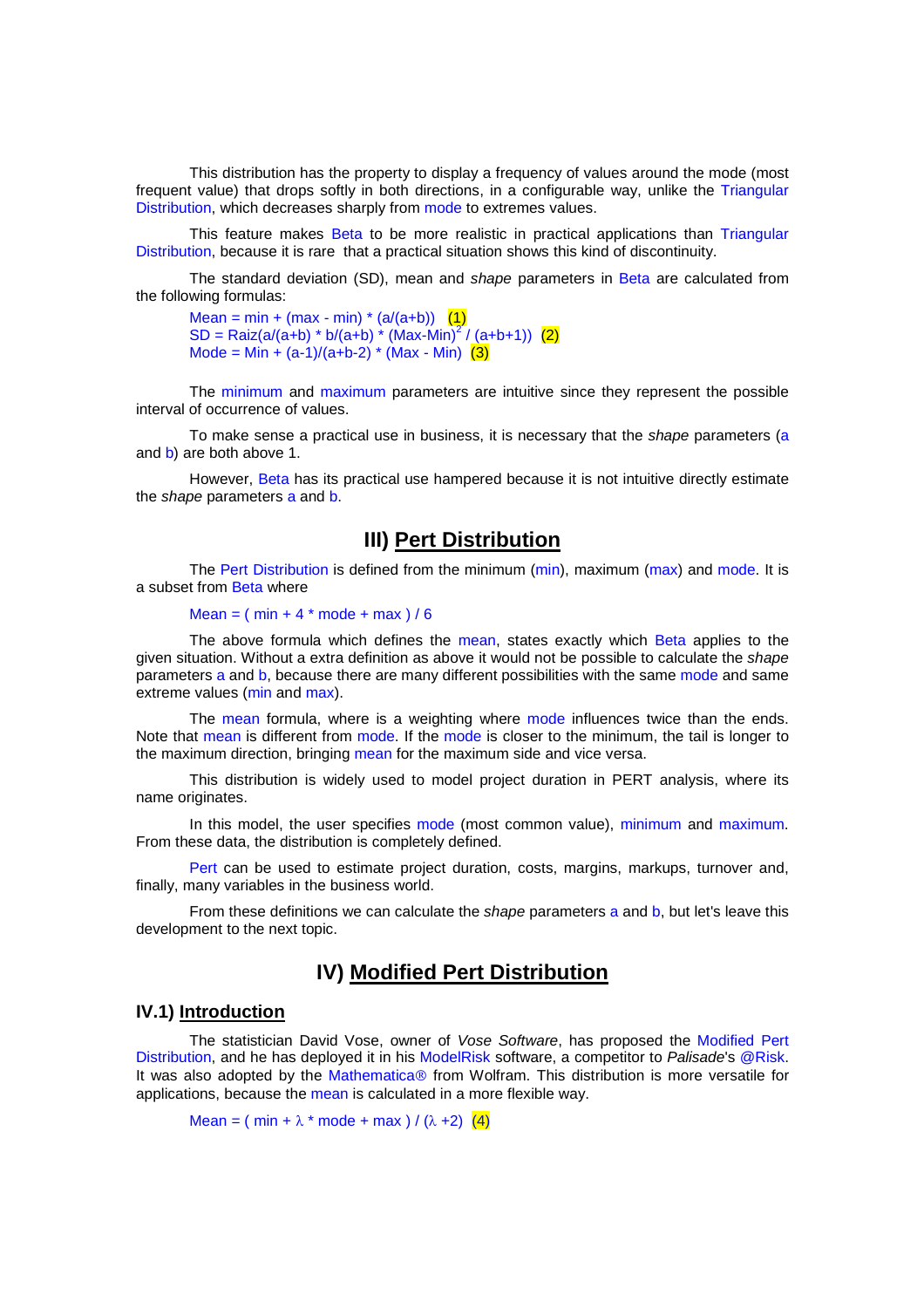It is easy to see in this formula, the higher *lambda* ( $\lambda$ ), the steeper the function in the mode neighbour (higher kurtosis), this feature becomes smaller the distance between mean and mode. it also makes the curve near the ends (minimum and maximum) less important and frequent.

Obviously Modified Pert becomes Pert when  $lambda$  ( $\lambda$ ) is worth 4.

#### **IV.2) Shape calculation basead on mean and extremes.**

In order to estimate *lambda* ( $\lambda$ ) as a function of a and b, we can consider Min = 0 and  $Max = 1$ , since this does not affect the shape of the distribution

```
Doing it in (1 \text{ in Mean} = \text{min} + (\text{max} \cdot \text{min}) \cdot (a/(a + b))) and (3 \cdot \text{Mode} = \text{Min} + (a - b))1)/(a+b-2) * (Max - Min)) we obtain:
```
 $Mean = a/(a + b)$  (5) Mode =  $(a - 1)/(a + b - 2)$  (6)

Isolating lambda (λ) in  $(4 - Mean = (λ * mode + 1) / (λ +2))$ :

Mean  $*(\lambda +2) = (\lambda * \text{Mode} + 1)$ (Mean - Mode)  $\lambda = 1 - 2^*$  Mean  $\lambda = [1 - 2 * Mean] / [Mean - Mode]$  (7)

Replacing the expressions to Mean  $(5)$  and Mode in  $(7)$ :

 $\lambda = [1 - 2a/(a + b)] / [a/(a + b) - (a-1)/(a+b-2)]$  $\lambda = |(a + b)/(a + b) - 2a/(a + b)|$  $[a(a + b-2) / [(a + b)(a + b-2)] - (a - 1)(a + b) / [(a + b)(a + b-2)]]$  $\lambda = (b-a)/(a+b)$  / [ [ a(a+b-2) - (a-1)(a+b) ] / [  $(a+b)(a+b-2)$  ] ]  $\lambda = (b-a)$  /  $[(a^2 + ab - 2a - a^2 - ab + a + b]$  /  $(a+b-2)$  $\lambda = (b-a) / [[-2a + a + b] / (a+b-2)]$  $\lambda = (b-a) / [(b-a) / (a+b-2)]$  $\lambda = (a+b-2)$ 

So: a+b=λ (Lambda) + 2 (8)

The above result is amazing because it is an extreme simplification of two complex expressions.

It expresses that the Modified Pert Distribution encompasses the whole family of distributions, where the sum of shapes parameters are constant ( $lambda + 2$ ). There is a clear similarity between the different curves that share the same *lambda*, as we will see at graphic in the next section.

Now let's compute a and b as a function of Min, Max, Mean e Mode.

From  $(1 - \text{Mean} = \text{Min} + (\text{Max} - \text{Min}) * (a/(a + b)))$ :  $*(a + b)$ Mean  $(a + b) = Min (a + b) + (Max-Min)$  a  $(Mean-Max)$   $a = (Min - Mean)$  b  $(Max-Mean)$  a =  $(Mean - Min)$  b  $a = (Mean - Min) b / (Max-Mean) (9)$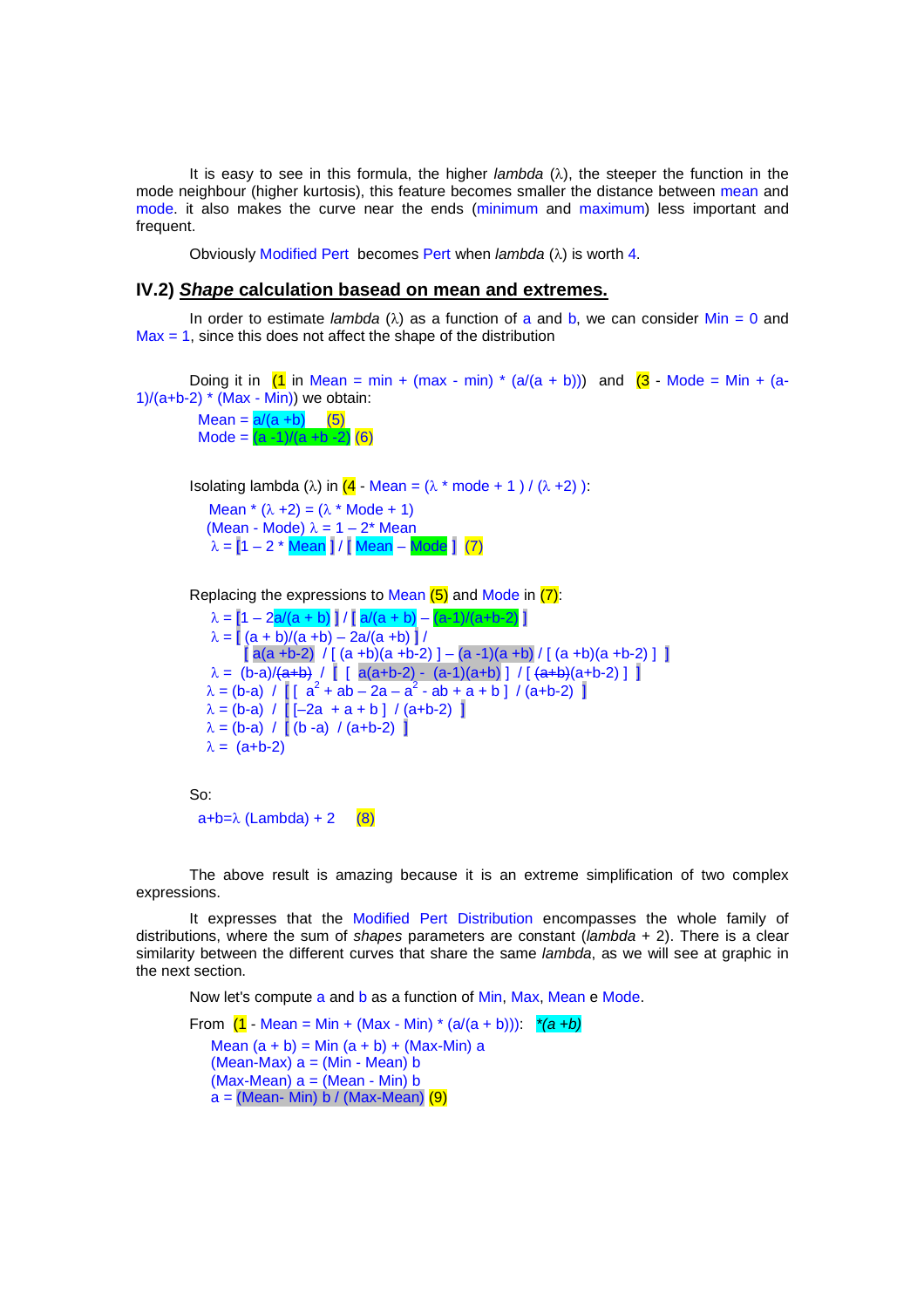```
From (3 \cdot \text{Mode} = \text{Min} + (a-1)/(a+b-2) * (\text{Max} - \text{Min})): *(a+b-2)Mode (a+b-2) = Min (a+b-2) + (a-1) (Max-Min)(Mode-Min-(Max-Min)) a = (Min-Mode) b + (-Max+Min-2*Min+2*Mode)(Mode-Max) a = (Min-Mode) b -(Max - 2*Node + Min) (10)
```

```
Replacing (9) in (10):
```

```
(Mode-Max) (Mean-Min) b / (Max-Mean) = (Min-Mode) b -(Max-2*Mode+Min)(Mode-Max) (Mean-Min) b = (Min-Mode) (Max-Mean) b - (Max-2*Mode +Min) (Max-Mean) 
(Mode*Mean + Max*Min –Mode*Min – Max*Mean –Min*Max –Mode*Mean + 
        Mean * Min + Max*Mode) b = - (Max-2*Mode +Min) (Max-Mean) 
-Mode*Min – Max*Mean +Mean*Min + Max*Mode)b=-(Max-2*Mode +Min)(Max-Mean) 
(Min-Max)(Mean-Mode) b = -(Max-2*Mode +Min)(Max-Mean)b = (Max-2*Mode + Min) (Max-Mean)/[ (Max-Min)(Mean-Mode) ] (11)
```
Replacing  $(11)$  in  $(9)$  we obtain:

a = (Mean-Min) (Max-2\*Mode +Min) (Max-Mean) / [(Max-Min) (Mean-Mode)]/(Max-Mean)  $a = (Mean - Min) (Max-2*Mode + Min) / [(Max - Min) (Mean - Mode)]$ 

Adding  $(11)$  and  $(12)$ :

 $a + b = (Max-2*Mode + Min) / (Mean-Mode)$ 

Calling  $a+b$  as SS (shape sum) and substituting in  $(11)$  and  $(12)$  we obtain:

a=(Mean-Min)/(Max-Min)\*SS (13) b=(Max-Mean)/(Max-Min)\*SS (14)

It is as if a and b were the division of total into proportional parts to the ratio of the distance of the respective extremes to the mean of the distribution.

#### **IV.3) Pert family visualization**

l

Below is shown a Pert family, mapped to Standard Beta with *lambda* = 4. It was plotted the value of the Probability Distribution Function (PDF) versus the values that can take the Beta variable.

As it is Standard Beta, the distribution can only take values between 0 and 1. The height of a point in PDF curve is proportional to the probability of distribution takes that value, more precisely, the immediate neighborhood of that value, since it makes no sense a probability of distribution taking a specific value.<sup>1</sup>

Mode is always the highest value of the curve, which represents the most probable value. In that case, mode can take any value between the two ends (0 and 1). By examinating the curves, it is clear that Beta degenerates, when mode nears the ends. This can only be imagined in the graph, because we only have used Mode values in the range between 0.1 and 0.9.

 $1$  It only makes sense talk in interval probability, ie probability that the distribution takes a value within a range which is given by the integral of the curve between two points from PDF. The integral of all PDF curve must always be 1, ie 100%, that covers all possibilities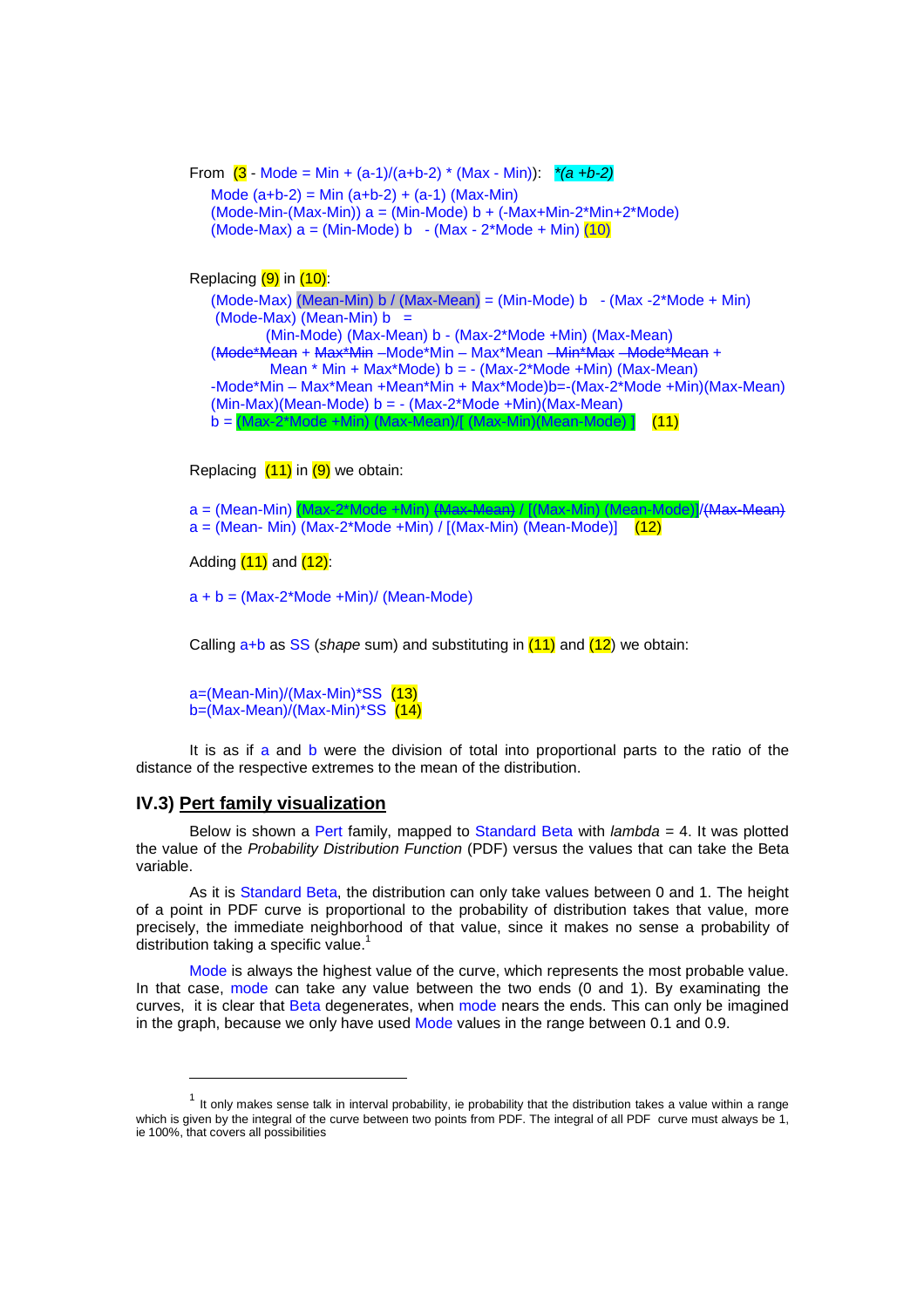

Note the smoothness of distribution values near mode. This is a realistic behaviour of Beta, because natural phenomena do not have, in general, sharp changes. See also as at the least central curves, there is practically no values near the end in the longer tail.

When the mode is close to the middle between the two ends, the curve is symmetrical. Moving to the sides, there is a increasingly asymmetrical feature.

This versatility, different than symmetrical Normal distribution, is what becomes Beta Distribution as a so useful distribution to model many metrics from business world. It's a very common situation in which one needs assign a variable within a specified range, where the mode is closer to one of the two ends. For example, we can estimate an expected sales growth between 20% and 40%, being 25% the most likely growth ( because a greater growth would depend on more uncertain actions).

It is shown for *lambda* values above 4 that it is always possible to find a Normal Distribution fitting a symmetrical Beta (Mode = Mean). The approximation becomes accurate, the higher lambda value. However, the standard deviation is greater than the normal Beta and increasingly moves further Beta standard deviation.<sup>2</sup>

The mean, in turn, except when the mode is equidistant from the extremes, is always shifted toward the longer tail, which "attract" the mean.

Below we plot variations of two curve families. For *lambda*  $= 2$ , we have observed the flattening of the curves, resembling a horse saddle, with lower kurtosis. By other side, when  $lambda = 8$ , the curves are steeper, expressed by a higher kurtosis, making mode surroundings more abrupt. Note, in that case, as the middle valley is deeper than the curve with  $lambda = 4$ .

l

 $2$  The Normal Distribution is not a proper distribution to express variables that have a limited range of values. Some authors use Truncated Normal Distribution for this, but it creates a discontinuity in the ends that is not very realistic.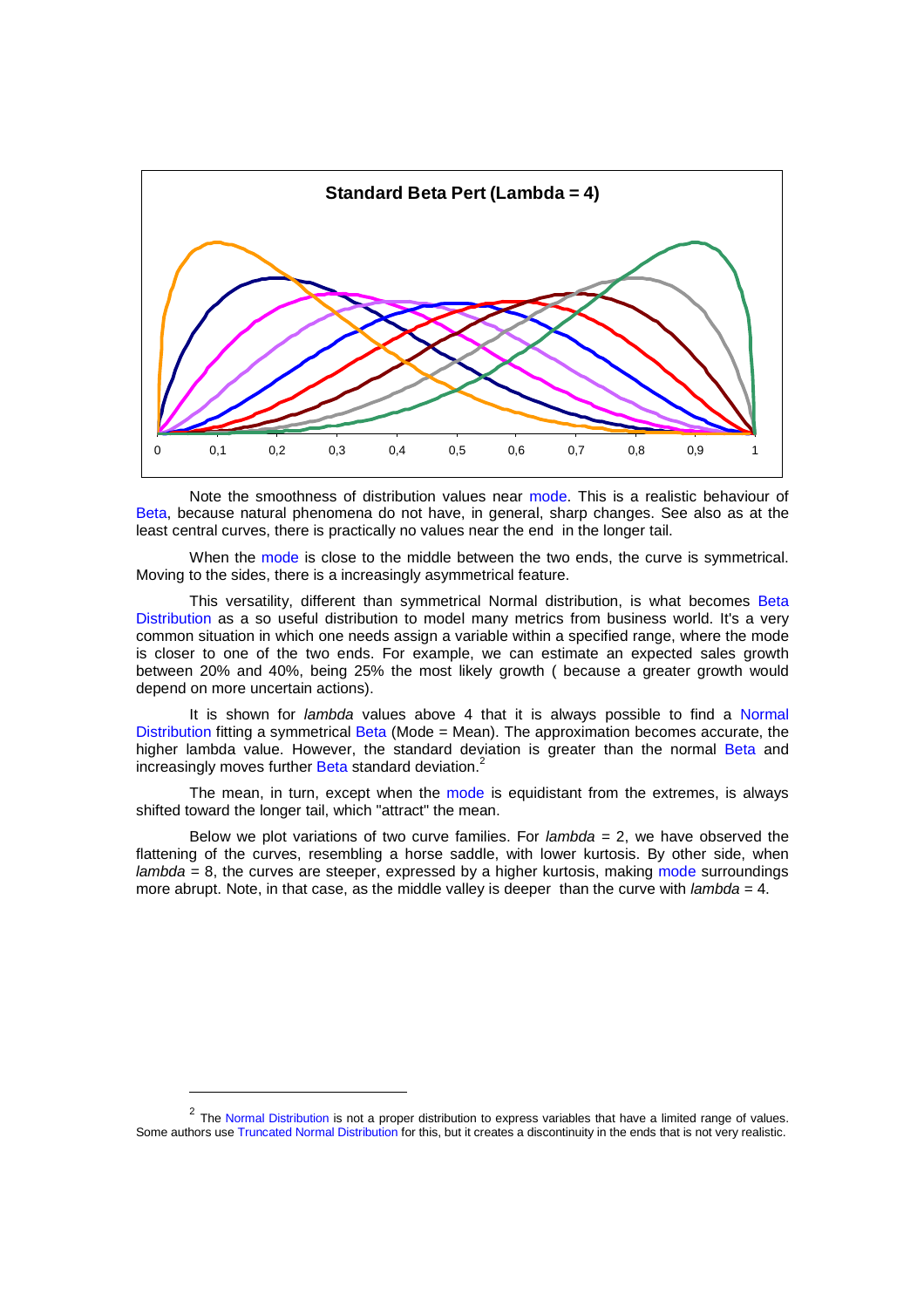



## **IV.4) Shape calculation based on mode and extremes**

The formula  $(4)$  expresses the mean according to the mode and the extremes is repeated below.

Mean = (Min+Lambda\*Mode+Max)/(Lambda+2)

Starting from the definition of the parameters a and  $\frac{10}{10}$  and  $\frac{11}{10}$  is

a=((Min+Lambda\*Mode+Max)/(Lambda+2) -Min)/(Max-Min)\*(Lambda+2) a=((Min\*(-1-Lambda) +Lambda\*Mode+Max)/(Lambda+2)/(Max-Min)\*(Lambda+2)  $a=(\overline{(Min^*(-1-Lambda) +Lambda^*Mode+Max})/(Max-Min)$  (15) b=(Lambda+2) - ((Min\*(-1-Lambda) +Lambda\*Mode + Max)/(Max-Min) b=( Lambda\*Max+2\*Max -Lambda\*Min -2\*Min + Min\*(1+Lambda) -Lambda\* Mode- Max)/(Max-Min) b=( $(Lambda+1)*Max - Min - Lambda* Mode)/(Max-Min)$  (16)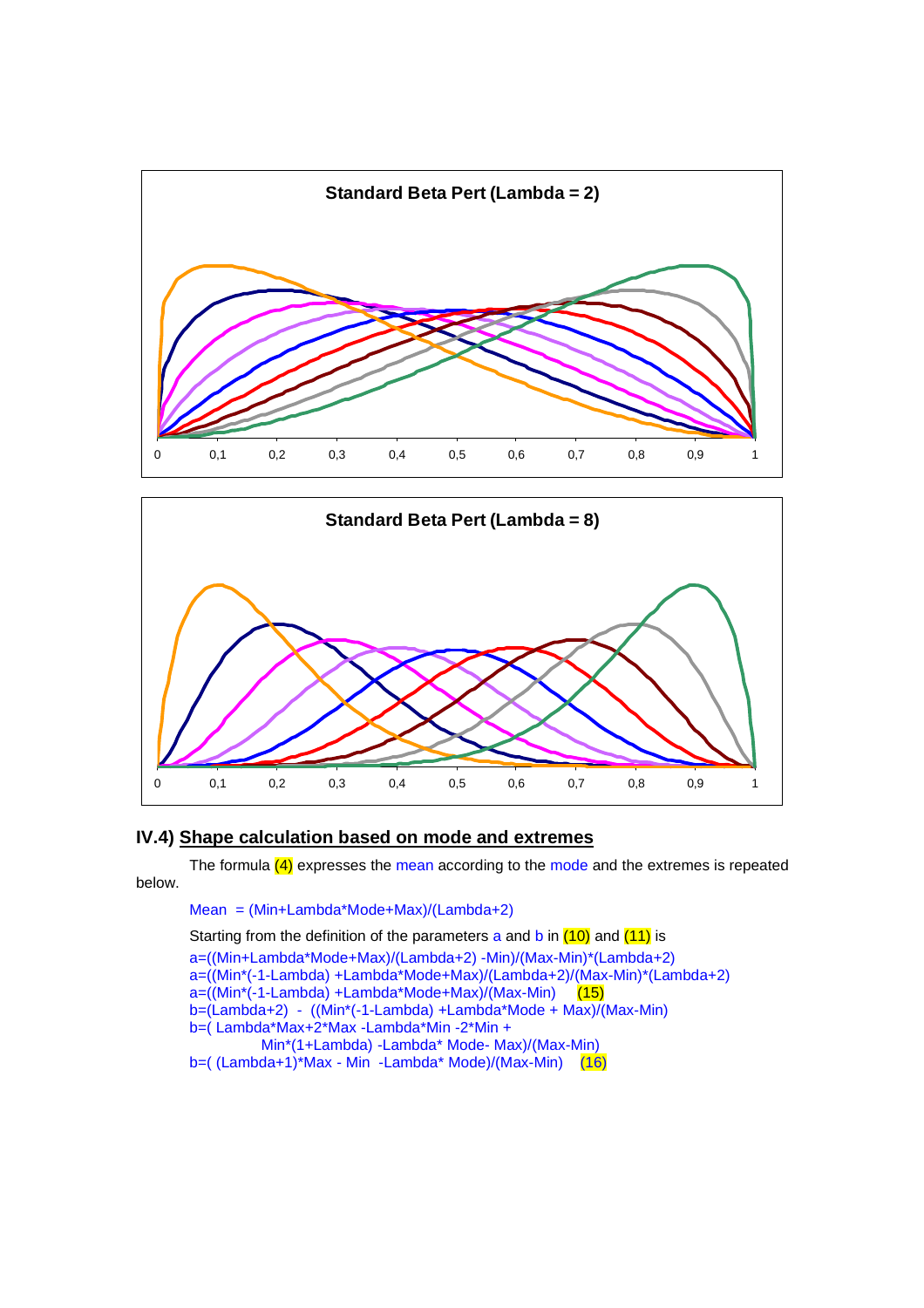#### **IV.5) Standard deviation determination basead on mode and extremes**

The formula  $(2)$  expressing the SD based on shapes, minimum and maximum is repeated below.

 $SD = \text{Raiz}(a/(a+b) * b/(a+b) * (\text{Max-Min})^2 / (a+b+1))$ 

Substituting  $a^*b$  in accordance with the values  $(10)$  and  $(11)$  is obtained:

a\*b = (Max-Mean)\*(Mean-Min)\*( (Max-2\*Mode+Min)/( (Max-Min)\*(Mean-Mode)))^2 (17)

The piece (Mean - Max) \* (Mean-Min) of the above formula can be expanded by using the average in the definition of  $(4)$ :

 $(Max-Mean)*(Mean-Min) =$   $((Lambda+1)*Max - Lambda*Mode - Min) *$  (  $(Lambda+1)*Min + Lambda*Mode + Max)/(Lambda+2)^2$ 

The piece (Mean - Mode) of formula  $(17)$  can be expanded using the mean definition in  $(4)$ :

Mean-Mode =  $(Min - 2<sup>*</sup>Mode + Max) / (Lambda + 2)$ Substituting into above subexpressions (17) we have:

 $a^*b = ((Lambda + 1)^*Max$ - Lambda\*Mode - Min)\*(-(Lambda+1)\*Min+Lambda\*Mode+Max )/(Max-Min)^2

After we have placed the other components of the formula  $(2)$  to simplify:

 $a^*b^*$  (Max-Min)<sup> $\frac{1}{2}$ </sup> / (a+b+1) = ((Lambda+1)\*Max - Lambda\*Mode-Min)\* ( -(Lambda+1)\*Min + Lambda\*Mode+Max )/(Lambda+3)  $a^*b^*$  (Max-Min)^2 / (a+b+1) / (a+b)^2 = ( (Lambda+1)\*Max - Lambda\*Mode - Min)\*  $(-{\text{Lambda+1}}^*)$ \*Min + Lambda\*Mode + Max  $)/$  ( ${\text{Lambda+3}}^*$ (Lambda+2)^2)

The left side has the formula corresponds to SD formula in  $(2)$ , just adding square root and the right side is OK:

 $SD = \text{Raiz}$  ((Lambda+1)\*Max - Lambda\*Mode - Min ) \*  $(-{\text{(Lambda+1)}}^{\dagger})$ Min + Lambda\*Mode + Max  $)/({\text{(Lambda+3)}}^{\dagger})$ (Lambda+2)^2) ) (18)

### **IV.6) Usual standard deviation formula based on extremes**

The standard deviation of Pert formula which is usually displayed is the following, even if some authors recognizing as an approximation:

 $DP = (Max - Min)/6$  (19)

In Modified Pert the above formula is:

 $DP = (Max - Min)/(Lambda + 2)$  (19a)

It is easily shown that this is a bad approximation:

Ron Davis (2008) uses the approximate formula in  $(19)$  to demonstrate a wrong relationship to the shape parameter calculation of Beta. Pleguezuele (1999) focuses a lot on above  $(19)$  approximation to deduce other properties, including until a cubic equation.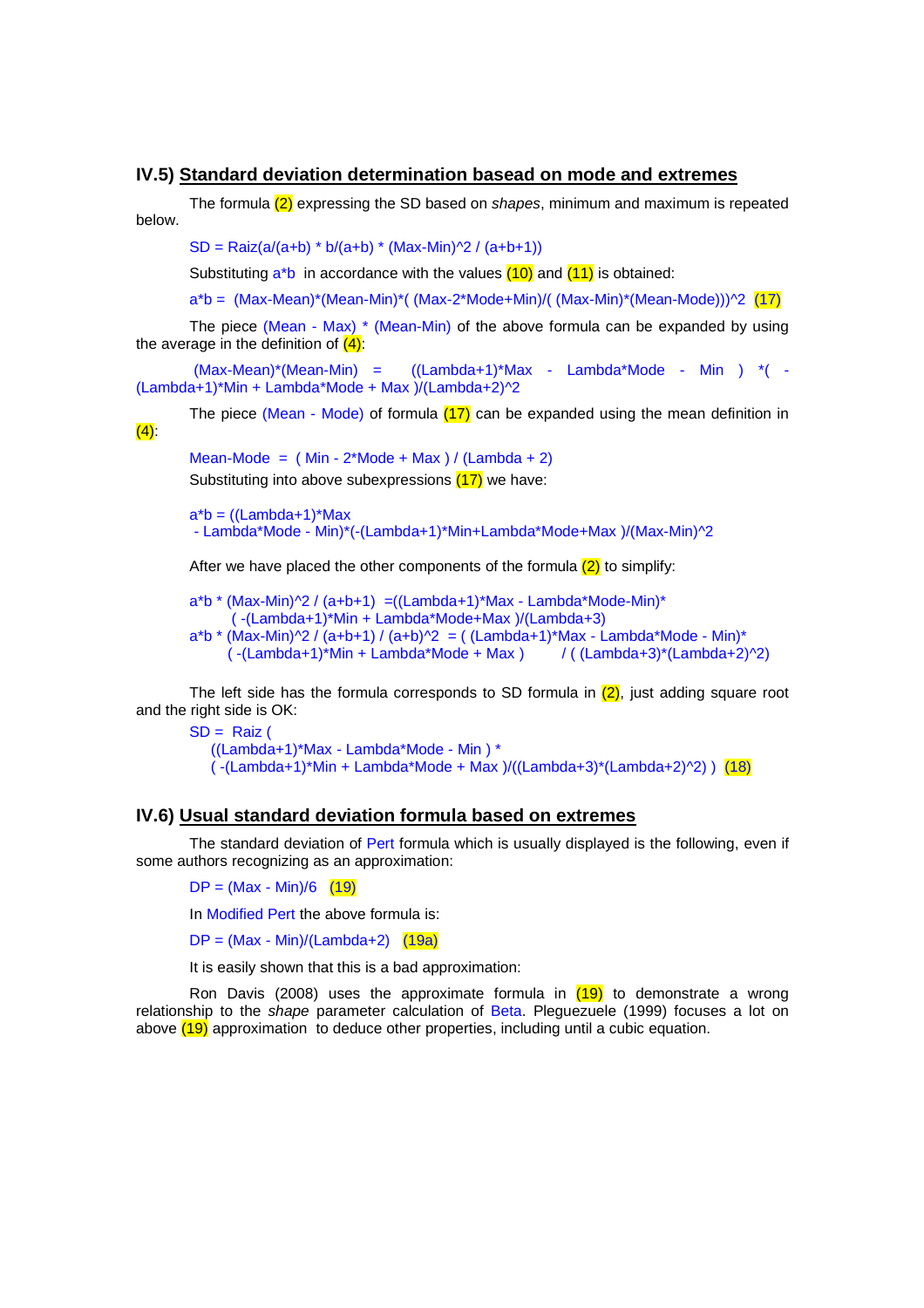# **V) Suggested Specification for Modified Pert**

## **V.1) Motivation**

As noted above, the easiest way to define the Beta parameters is through Modified Pert, but this is not yet the ideal situation.

The problem is that the extreme values represent practically unattainable values because, in most of practical situations it shows that even the percentiles<sup>3</sup> near the ends (5°.). and (95º.) are still far from the theoretical extremes, especially on the side of longer tail.

Thus, a more viable proposition, it would produce a input specification that would include mode and two symmetrical percentiles, instead of mode and extremes

For example, you can specify that the user estimates the 5th percentile and 95th percentile, respectively as the point below where there is only 5% of cases and the point above it where there is only 5% of cases.

The reader can easily realize that it is much easier to train professionals to estimate unusual but possible ends, than estimate almost impossible values that would be the real extremes.

Thereafter, the system would calculate the ends, assuming that mean follows the formula

The tool @Risk® from Palisade offers the possibility, through RiskPertAlt function, to input percentiles, but unfortunately this function does not allow a different *lambda* value than 4.

The example below, the cited  $@Risk@$  function, illustrates the point:

=RiskPertAlt(5%;10;"m. likely";15;95%;30)

In this case, the simulated variable has 5th percentile  $=10$ , 95th percentile  $=30$  and the most probable value is 15.

This distribution has the following parameters

```
a = 1,8b = 4.2Min = 7.9Max = 43.5
```
l

 $(4)$ .

 Notice how the 95th percentile. (30) is distant from maximum. Even the 99th percentile. (34.5) is still far away. How do you expect that a professional, though trained in probability, can estimate the maximum if he virtually does not exist?

The idea, similar to the above example, is to specify *lambda*, P5, P95 and define the right Beta.

### **V.2) Beta parameters calculation**

It's clearly useful to find some tool-independent method for estimating the Beta parameters from mode and percentiles.

The starting point is the lambda selection, which tends to be more fixed in the model. The aimed lambda depends on, as we said above, the rate of decline in relation to the desired mode in both sides. The higher the value of lambda (and therefore from the sum of shape parameters a and b), the higher the mode, the steeper the fall, besides reducing the influence of the ends. lambda can define a family of functions that can be shared in all models.

 $3$  A Xo. percentile means that the stochastic variable is taked where X% of the theoretically possible values of this variable are below this value.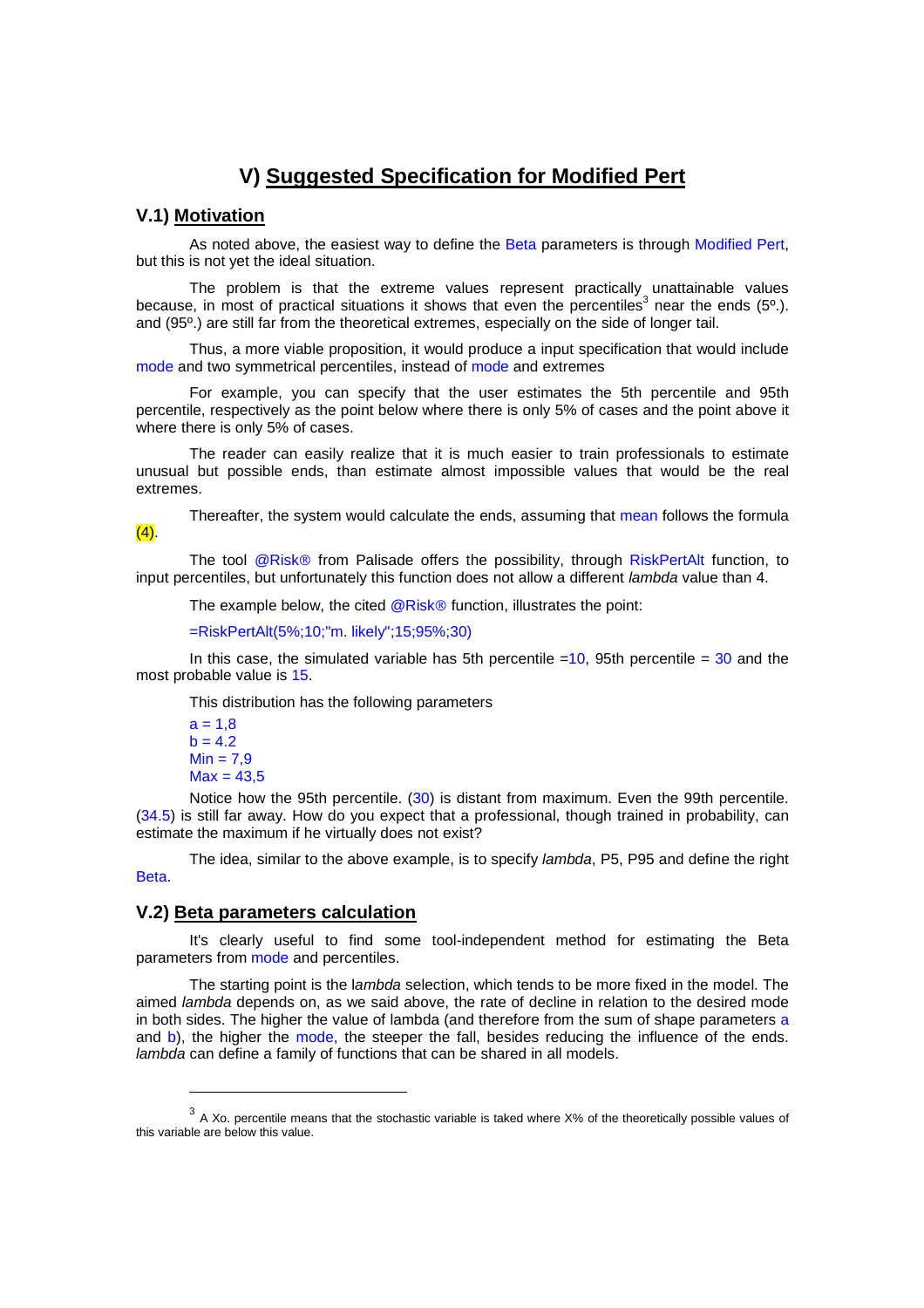Anyway, the main problem is that these data do not allow input directly obtain the minimum and maximum of the Beta. The minimum is also known as *location* and the difference between the maximum and minimum is called scale.

Many p' statistical parameters from Beta Standard (minimum 0 and maximum 1) can be converted to the same p statistical parameter of Beta, for below equation:

 $p = Min + p'$  (Max - Min) (20)

The above statement also holds for mode, mean and percentiles.

Then one must find a relationship between the input data that is independent of scale. One proper ratio is expressed by the following:

Factor = (P95 - Mode) / (Mode - P5) (21)

One can easily check that this relation is independent of *location* and scale, that is, assumes the same value, whatever minimum and maximum values.

That Factor will be used to determine uniquely the relationship AShare involving the shape parameters

```
AShare = a /SS (22)where
```
 $SS = a + b$ 

We've chosen trying to determine AShare not a, since that property is more stable because it is not linked to the absolute value of the shape parameters.

From this point, there is already a *lambda* selected and therefore the value of the sum of shape parameters  $(SS)$  is lambda + 2 (see  $(12)$ )

Next, it was built a data table in  $Excel@$  as a preparation for a curve fitting process, using Standard Beta. The original input value Mode is easier because we know that its value lies in the interval (0,1). For example, varying the mode between 0 and 1 with 0.05 step, excluding the extreme points, we've obtained nearly 200 points.

From mode, we compute a and b:  $a = Mode*Lambda + 1$  $b = SS - a$ 

Then It should be calculated the percentiles 5 and 90 through the inverse of Beta cumulative distribution function (CDF), in the case of Excel®, corresponds to the function BETAINV.

Finally, it generates the columns Factor (See (21)) and AShare (See (22))

These columns form respectively the independent variable (Factor) and a dependent variable (AShare) of some function that can be fitted to these points.

We've used to LABFIT<sup>®</sup> curve fitting tool (www.labfit.net), a brazilian commercial product that completely automates the curve fitting from hundreds of functions in its internal database. We've taken care to avoid deformation at the fitting extremes, by considering only the points where  $minimum(a, b)$  is greater than 1.2.

The tool have generated the Harris curve, function that has obtained the best fitting, according to the statistical error adopted:

 $Y = 1/(A+B*X**C)+D$  (23)

The statistic parameter that the tool uses to sort the fitting functions is the reduced chisquared, whose value was less than 1:1,000,000: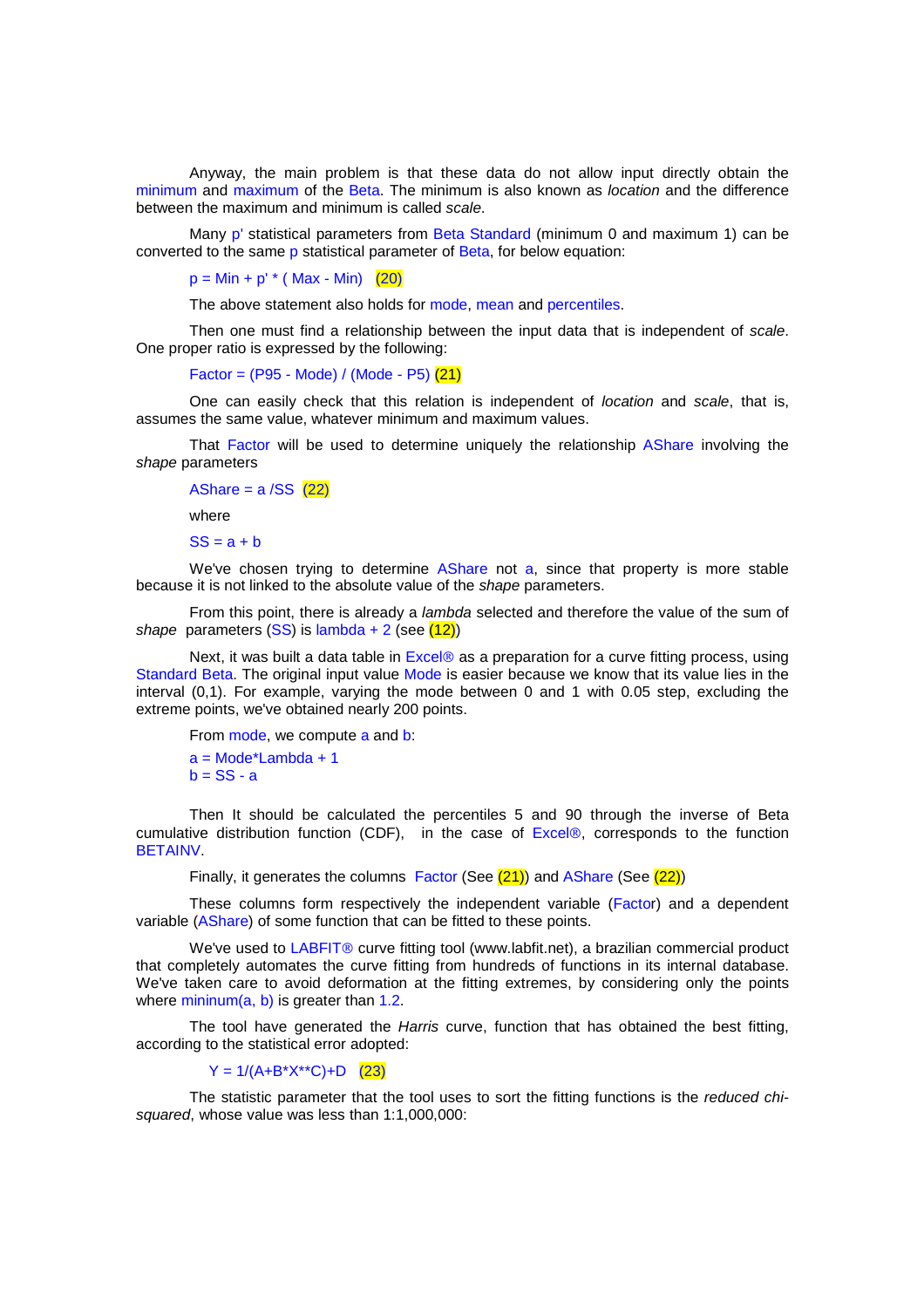# $\chi_{\text{Red}}^2 = 1/(n-1) * \Sigma (O - E)^2 / σ^2$

Where O is the observed data, E is the expected or theoric data,  $\sigma$  is the standard deviation of observed data and  $n$  is the number of observations.

For lambda = 6, we have A=1,6056, B=1,6056, C=1,3985 e D=0,18859

For lambda = 8, we have  $A=1,4257, B=1,4257, C=1,5843$  e D=0,1493

Based on this parameter, the steps of determining the parameters of Beta are:

1) Calculate Factor of Beta specified by (21):

Factor = ( P95 - Mode ) / (Mode - P5)

2) Find AShare based on Factor in accordance with A, B, C and D parameters obtained for the aimed *lambda*. If *lambda* = 4, the equation  $(23)$  becomes:

AShare = 1/ (1,6056 + 1,6056 \* Fator ^1,3985) + 0,18859

3) Calculate a and b:

 a = AShare \* SS  $b = SS - b$ 

4) Calculate Mode from Standard Beta Padrão:

 $Mode' = (a-1)/lambda$ 

5) Calculate P5' from Standard Beta, using the inverse of the cumulative distribution function, which corresponds to BETAINV Excel<sup>®</sup> function

 $P5' = BETAINV(0,05; a;b)$ 

6) Calculate the scale (Max-Min):

Scale = (P5 - Mode ) /(P5' - Mode')

7) Calculate minimum:

Min = Mode - Mode' \* Scale

8) Calculate maximum

 $Max = Min + Scale$ 

The above process was used for *lambda* = 4 case, to compare with the tool  $@Risk@$ .

 $Mode = 15$ P5=15 P95=30

The chi-squared error was reduced by less than 0.2%, except for the maximum (0.36%), what shows to be very applicable in practical situations, with the advantage that it can be calibrated for any lambda value.

## **VI) Conclusion**

This article fulfills the mission of explaining Pert Distribution, justifying the logic of its generalization (Pert Distribution Modified) and also clarify its relationship with the Generalized Beta Distribution, highlighting the elegance of lambda  $(λ)$ parameter which added with 2 equals to the sum of Beta shape parameters.

The practical importance of the Beta Distribution or Pert Distribution is so great that professionals should use it with full awareness of what they are doing. This justifies the focus of